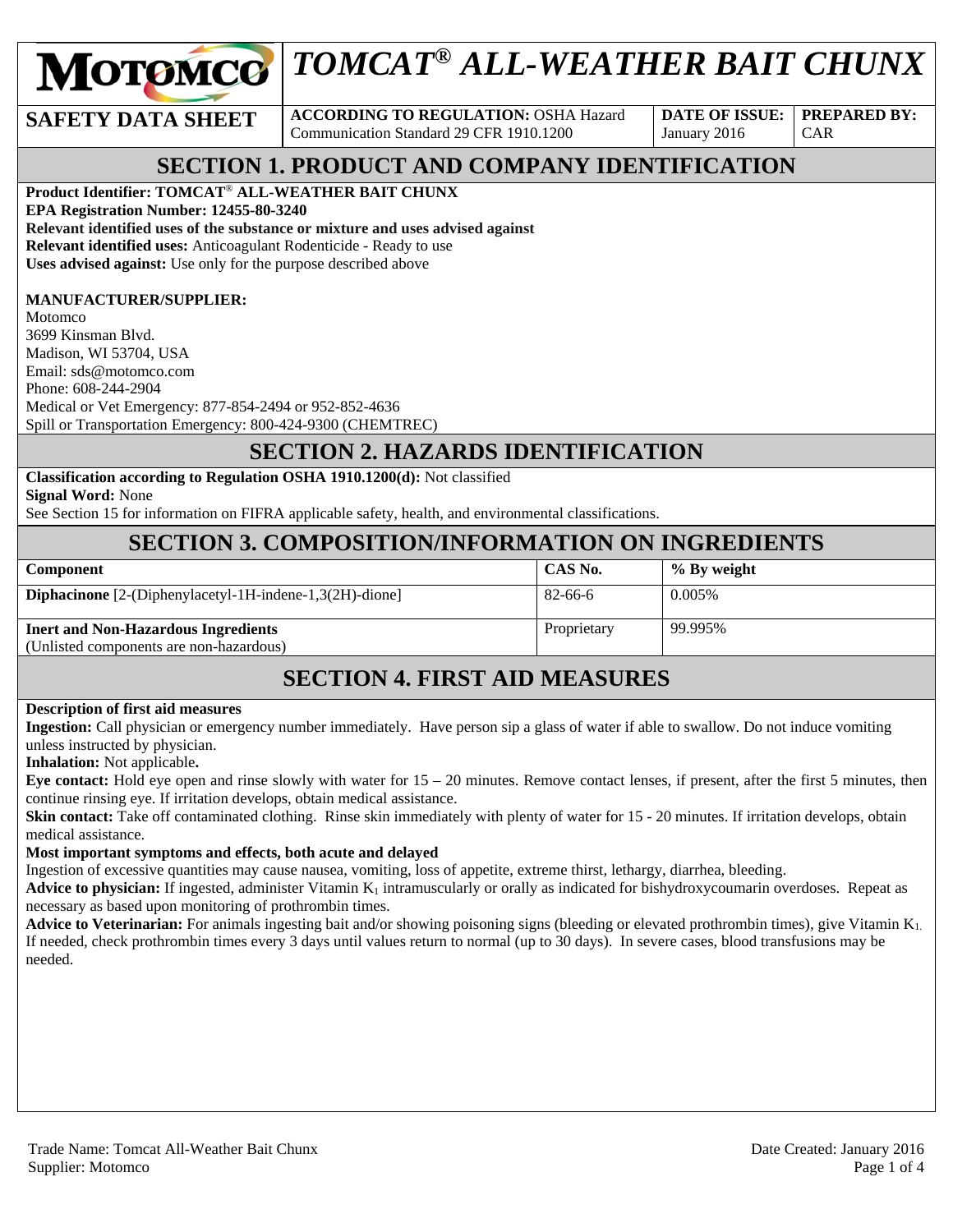# **SECTION 5. FIRE-FIGHTING MEASURES**

#### **Extinguishing media**

Suitable Extinguishing Media: water, foam or inert gas.

Unsuitable Extinguishing Media: None known.

**Special hazards arising from the mixture:** High temperature decomposition or burning in air can result in the formation of toxic gases, which may include carbon monoxide.

**Advice for firefighters:** Wear protective clothing and self-contained breathing apparatus.

### **SECTION 6. ACCIDENTAL RELEASE MEASURES**

**Personal precautions, protective equipment and emergency procedures**: Gloves should be worn when handling the bait. Collect spillage without creating dust.

**Environmental precautions:** Do not allow bait to enter drains or water courses. Where there is contamination of streams, rivers or lakes contact the appropriate environment agency.

**Methods and materials for containment and cleaning up**

**For Containment:** Sweep up spilled material immediately. Place in properly labeled container for disposal or re-use.

**For Cleaning Up:** Wash contaminated surfaces with detergent. Dispose of all wastes in accordance with all local, regional and national regulations.

**Reference to other sections:** Refer to Sections 7, 8 & 13 for further details of personal precautions, personal protective equipment and disposal considerations.

# **SECTION 7. HANDLING AND STORAGE**

**Precautions for safe handling**: Do not handle the product near food, animal foodstuffs or drinking water. Keep out of reach of children. Do not use near heat sources, open flame, or hot surfaces. As soon as possible, wash hands thoroughly after applying bait and before eating, drinking, chewing gum, using tobacco, or using the toilet.

**Conditions for safe storage, including any incompatibilities:** Store only in original container in a cool, dry place, inaccessible to pets and wildlife. Do not contaminate water, food or feed by storage or disposal. Keep containers closed and away from other chemicals.

# **SECTION 8. EXPOSURE CONTROLS/PERSONAL PROTECTION**

| <b>Established Limits</b> |  |
|---------------------------|--|
|                           |  |

| Component   | OSHA            | <b>ACGIH</b>    | <b>Other Limits</b> |
|-------------|-----------------|-----------------|---------------------|
| Diphacinone | Not Established | Not Established | Not Established     |

**Appropriate Engineering Controls:** Not required **Occupational exposure limits:** Not established **Personal Protective Equipment: Respiratory protection:** Not required

**Eye protection:** Not required

**Skin protection:** Shoes plus socks, and waterproof gloves.

**Hygiene recommendations:** Wash thoroughly with soap and water after handling.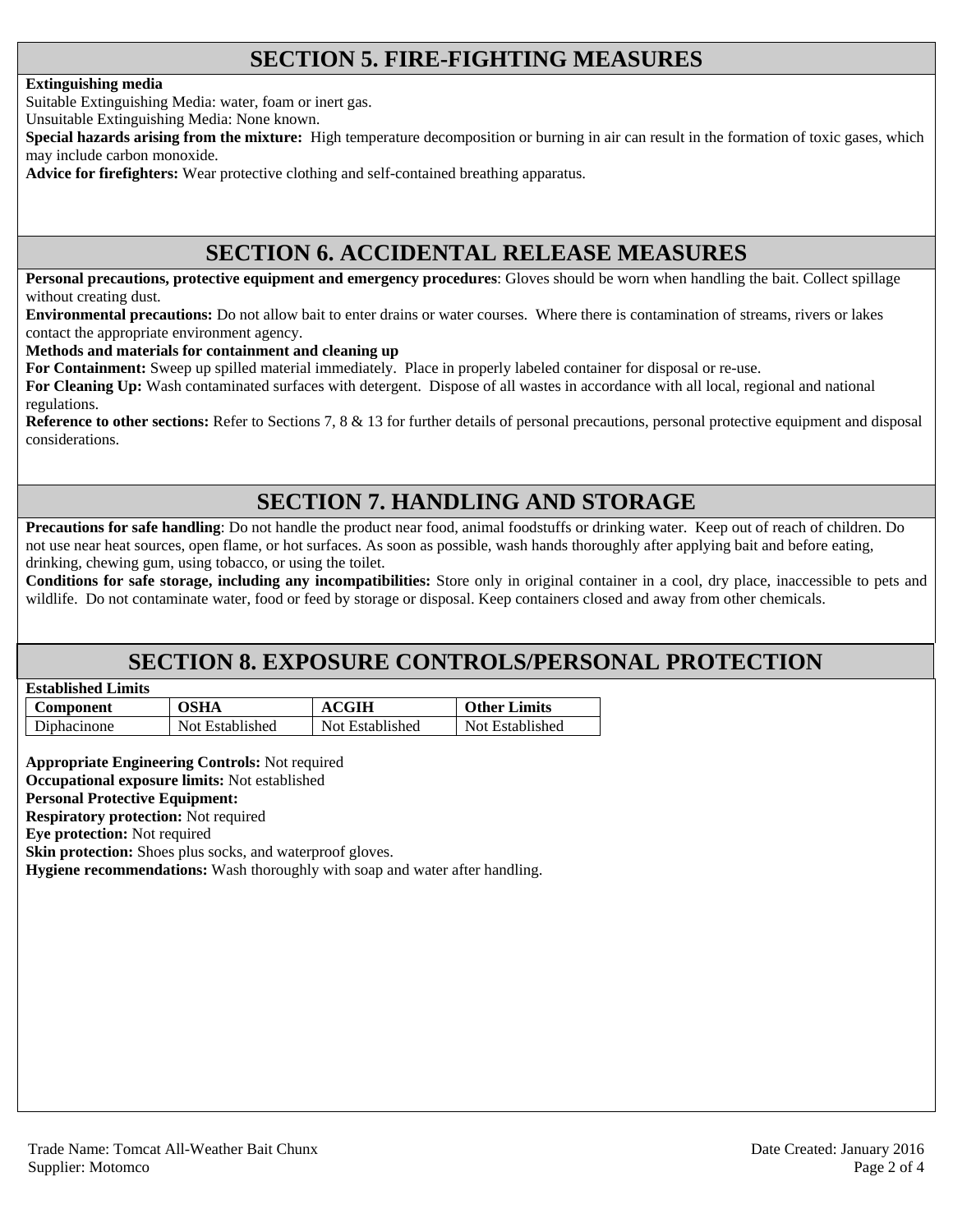### **SECTION 9. PHYSICAL AND CHEMICAL PROPERTIES**

**Information on basic physical and chemical properties Appearance/Color:** Pale green wax block **Odor:** Sweet grain-like **Odor Threshold: Not** applicable, odor not associated with a hazardous material. **pH:** Not applicable, is not dispersible with water. **Melting point: Not** applicable to rodenticide bait **Boiling point:** Not applicable to rodenticide bait **Flash point:** Not applicable, does not contain components classified as flammable. **Evaporation rate:** Not applicable, is a solid. **Flammability:** Not applicable, is a solid. **Upper/lower flammability or explosive limits:** Not applicable, does not contain components classified as flammable or explosive. **Vapor Pressure: Vapor Density:**  Not applicable to rodenticide bait Not applicable is a solid **Relative Density:**  $1.11 \text{ g/mL} @ 20^{\circ} \text{C}$ **Solubility (water):** Not water soluble **Solubility (solvents): Not applicable to rodenticide bait Partition coefficient: n-octanol/water:** Not applicable to rodenticide bait **Auto-ignition temperature:** Not applicable, does not contain components classified as flammable. **Decomposition temperature:** Not applicable to rodenticide bait **Viscosity:** Not applicable, is not a liquid.

### **SECTION 10. STABILITY AND REACTIVITY**

**Reactivity:** Stable when stored in original container in a cool, dry location.

**Chemical stability:** Stable when stored in original container in a cool, dry location.

**Possibility of hazardous reactions:** Refer to Hazardous decomposition products

**Conditions to avoid:** Avoid extreme temperatures (below 0°C or above 40°C).

**Incompatible materials**: Avoid strongly alkaline materials.

**Hazardous decomposition products:** High temperature decomposition or burning in air can result in the formation of toxic gases, which may include carbon monoxide.

# **SECTION 11. TOXICOLOGICAL INFORMATION**

#### **Information on toxicological effects**

**Acute Toxicity** 

**LD50, oral (ingestion):** >5000 mg/kg (rats) (Diphacinone Rat LD50 oral: 2.3 mg/kg bw).

**LD50, dermal (skin contact):** > 5001 mg/kg (rats) (Diphacinone rabbit LD50 dermal: 3.6 mg/kg bw).

**LC50, inhalation:** Product is a wax block and therefore exposure by inhalation is not relevant.

**Skin corrosion/irritation:** Not irritating to skin.

**Serious eye damage/Irritation:** Not irritating to eyes.

**Respiratory or skin sensitization:** Dermal sensitization: Not a Sensitizer (Guinea pig maximization test).

**Germ cell mutagenicity:** Contains no components known to have a mutagenetic effect.

**Carcinogenicity:** Contains no components known to have a carcinogenetic effect**.** 

| $\sqrt{2}$<br>$\sim$ $\sim$ $\sim$ $\sim$ $\sim$<br>$\cup$ Or | <b>AILLE</b><br>.        | $\mathbf{r}$<br>- | $\sim$ $\sim$ $\sim$<br>. |
|---------------------------------------------------------------|--------------------------|-------------------|---------------------------|
| $\sim$<br>none<br>)1r<br>້                                    | I1012<br>- Not<br>115.UU | listec<br>NΩ      | 'isted<br>NI.<br>ч.<br>.  |

**Reproductive Toxicity:** No data

**Aspiration Hazard:** Not applicable. Product is a wax block.

**Target Organ Effects:** Reduced blood clotting ability.

# **SECTION 12. ECOLOGICAL INFORMATION**

**Ecotoxicity Effects:** This product is extremely toxic to fish, birds and other wildlife. Dogs and predatory and scavenging mammals and birds might be poisoned if they feed upon animals that have eaten this bait. Do not apply this product directly to water or to areas where surface water is present or to intertidal areas below the mean high water mark. Runoff also may be hazardous to aquatic organisms in water adjacent to treated areas. Do not contaminate water when disposing of equipment wash water or rinsate.

**Persistence and degradability:** Product is inherently biodegradable.

**Bioaccumulative potential:** Not determined. Diphacinone water solubility is extremely low  $(< 0.1 \text{mg/l})$ .

**Mobility in Soil:** Not determined. Mobility of Diphacinone in soil is considered to be limited.

**Other adverse effects:** None.